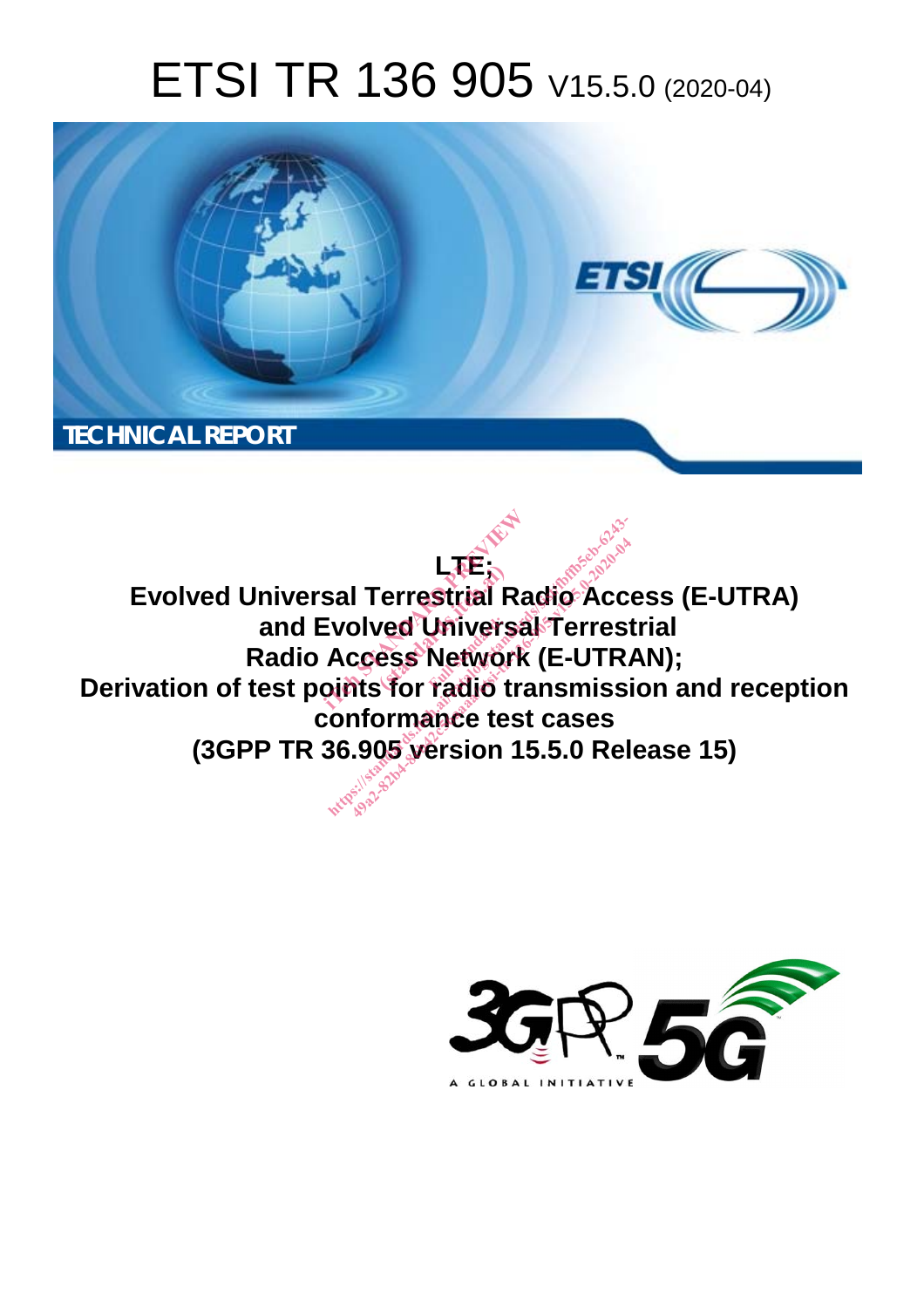Reference RTR/TSGR-0536905vf50 Keywords LTE *ETSI*  650 Route des Lucioles F-06921 Sophia Antipolis Cedex - FRANCE Tel.: +33 4 92 94 42 00 Fax: +33 4 93 65 47 16 Siret N° 348 623 562 00017 - NAF 742 C Association à but non lucratif enregistrée à la Sous-Préfecture de Grasse (06) N° 7803/88 *Important notice*  The present document can be downloaded from: http://www.etsi.org/standards-search el.: +33 4 92 94 42 00 Fax: +33 4 93<br>
Siret N° 348 623 562 00017 - NAF 742<br>
Association à but non tucratif enregistrée<br>
Sous-Préfecture de Grasse (06) N° 7803<br>
Sous-Préfecture de Grasse (06) N° 7803<br>
Sous-Préfecture de Gra Extra de Grasse (06)<br>Fréfecture de Grasse (06)<br>**Important notice** While the psice of the priority of the priority of the priority of the priority of the priority of the priority of the priority of the priority of the priority of the priority of the priority of the priority of the priori Siret N° 348 623 562 00017 - NAF 742 C<br>Sous-Préfecture de Grasse (06) N° 7803/88<br>Sous-Préfecture de Grasse (06) N° 7803/88<br>Sous-Préfecture de Grasse (06) N° 7803/88<br>Sous-Préfecture de Grasse (06) N° 7803/88<br>Sous-Préfecture

The present document may be made available in electronic versions and/or in print. The content of any electronic and/or print versions of the present document shall not be modified without the prior written authorization of ETSI. In case of any existing or perceived difference in contents between such versions and/or in print, the prevailing version of an ETSI deliverable is the one made publicly available in PDF format at www.etsi.org/deliver.

Users of the present document should be aware that the document may be subject to revision or change of status. Information on the current status of this and other ETSI documents is available at https://portal.etsi.org/TB/ETSIDeliverableStatus.aspx

If you find errors in the present document, please send your comment to one of the following services: https://portal.etsi.org/People/CommiteeSupportStaff.aspx

*Copyright Notification* 

No part may be reproduced or utilized in any form or by any means, electronic or mechanical, including photocopying and microfilm except as authorized by written permission of ETSI. The content of the PDF version shall not be modified without the written authorization of ETSI. The copyright and the foregoing restriction extend to reproduction in all media.

> © ETSI 2020. All rights reserved.

**DECT™**, **PLUGTESTS™**, **UMTS™** and the ETSI logo are trademarks of ETSI registered for the benefit of its Members. **3GPP™** and **LTE™** are trademarks of ETSI registered for the benefit of its Members and of the 3GPP Organizational Partners. **oneM2M™** logo is a trademark of ETSI registered for the benefit of its Members and of the oneM2M Partners. **GSM®** and the GSM logo are trademarks registered and owned by the GSM Association.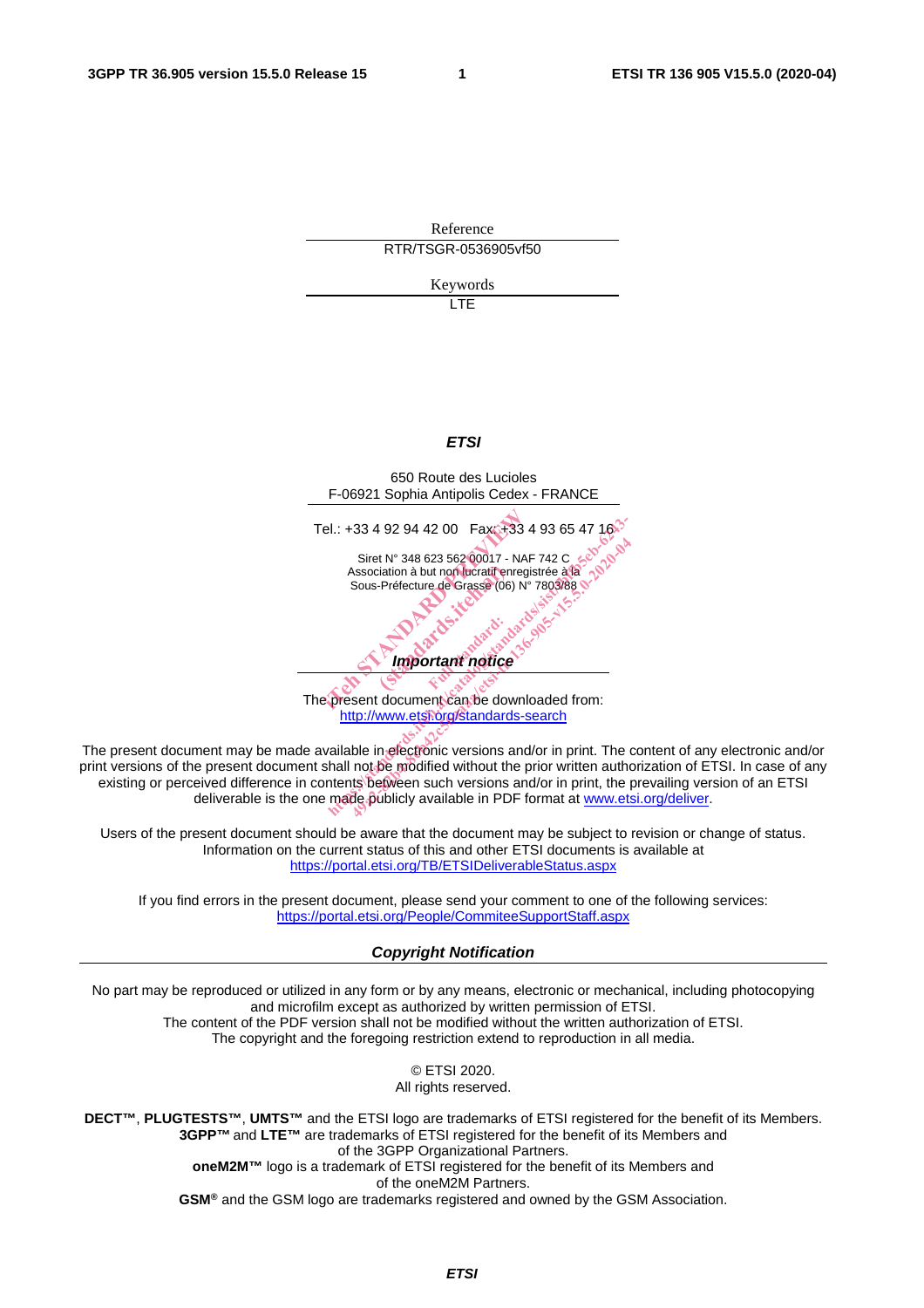## Intellectual Property Rights

#### Essential patents

IPRs essential or potentially essential to normative deliverables may have been declared to ETSI. The information pertaining to these essential IPRs, if any, is publicly available for **ETSI members and non-members**, and can be found in ETSI SR 000 314: *"Intellectual Property Rights (IPRs); Essential, or potentially Essential, IPRs notified to ETSI in respect of ETSI standards"*, which is available from the ETSI Secretariat. Latest updates are available on the ETSI Web server (https://ipr.etsi.org/).

Pursuant to the ETSI IPR Policy, no investigation, including IPR searches, has been carried out by ETSI. No guarantee can be given as to the existence of other IPRs not referenced in ETSI SR 000 314 (or the updates on the ETSI Web server) which are, or may be, or may become, essential to the present document.

#### **Trademarks**

The present document may include trademarks and/or tradenames which are asserted and/or registered by their owners. ETSI claims no ownership of these except for any which are indicated as being the property of ETSI, and conveys no right to use or reproduce any trademark and/or tradename. Mention of those trademarks in the present document does not constitute an endorsement by ETSI of products, services or organizations associated with those trademarks.

## Legal Notice

This Technical Report (TR) has been produced by ETSI 3rd Generation Partnership Project (3GPP).

The present document may refer to technical specifications or reports using their 3GPP identities. These shall be interpreted as being references to the corresponding ETSI deliverables. produced by ETSI 3rd Generation Part t by ETSI 3rd Generation contracts. For deliverable and the principal of the standard and the standards.<br>
This pseudon is a standard for the standard of the standard and the standards.<br>
Here is determined to the standard under http://webapp<br>
COLOGY at start and the standard and the ETSI 3rd Generation Partnership Procedured by ETSI 3rd Generation Partnership Procedured in the sponting ETSI deliverables. So the contract of the sponting contract of the space of the space of the contract of the

The cross reference between 3GPP and ETSI identities can be found under http://webapp.etsi.org/key/queryform.asp.

#### Modal verbs terminology

In the present document "**should**", "**should not**", "**may**", "**need not**", "**will**", "**will not**", "**can**" and "**cannot**" are to be interpreted as described in clause 3.2 of the ETSI Drafting Rules (Verbal forms for the expression of provisions).

"**must**" and "**must not**" are **NOT** allowed in ETSI deliverables except when used in direct citation.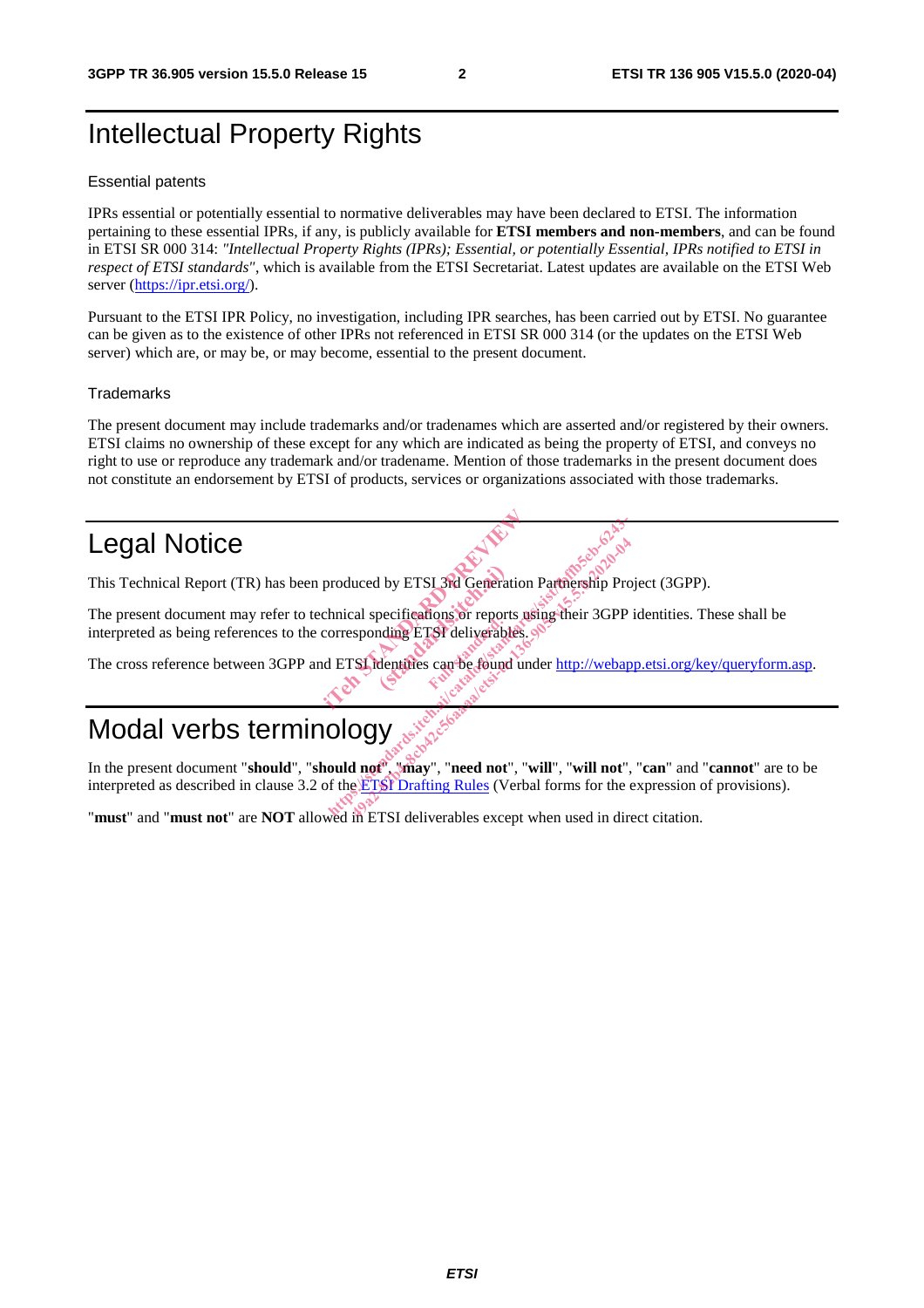ETSI TR 136 905 V15.5.0 (2020-04)

# Contents

| 3 <sup>1</sup>  |  |  |  |  |  |  |  |  |
|-----------------|--|--|--|--|--|--|--|--|
| $\overline{4}$  |  |  |  |  |  |  |  |  |
| Annex A:        |  |  |  |  |  |  |  |  |
| <b>Annex B:</b> |  |  |  |  |  |  |  |  |
|                 |  |  |  |  |  |  |  |  |

International development of the transfer of the state of the state of the state of the state of the state of the state of the state of the state of the state of the state of the state of the state of the state of the stat

 $\mathbf{3}$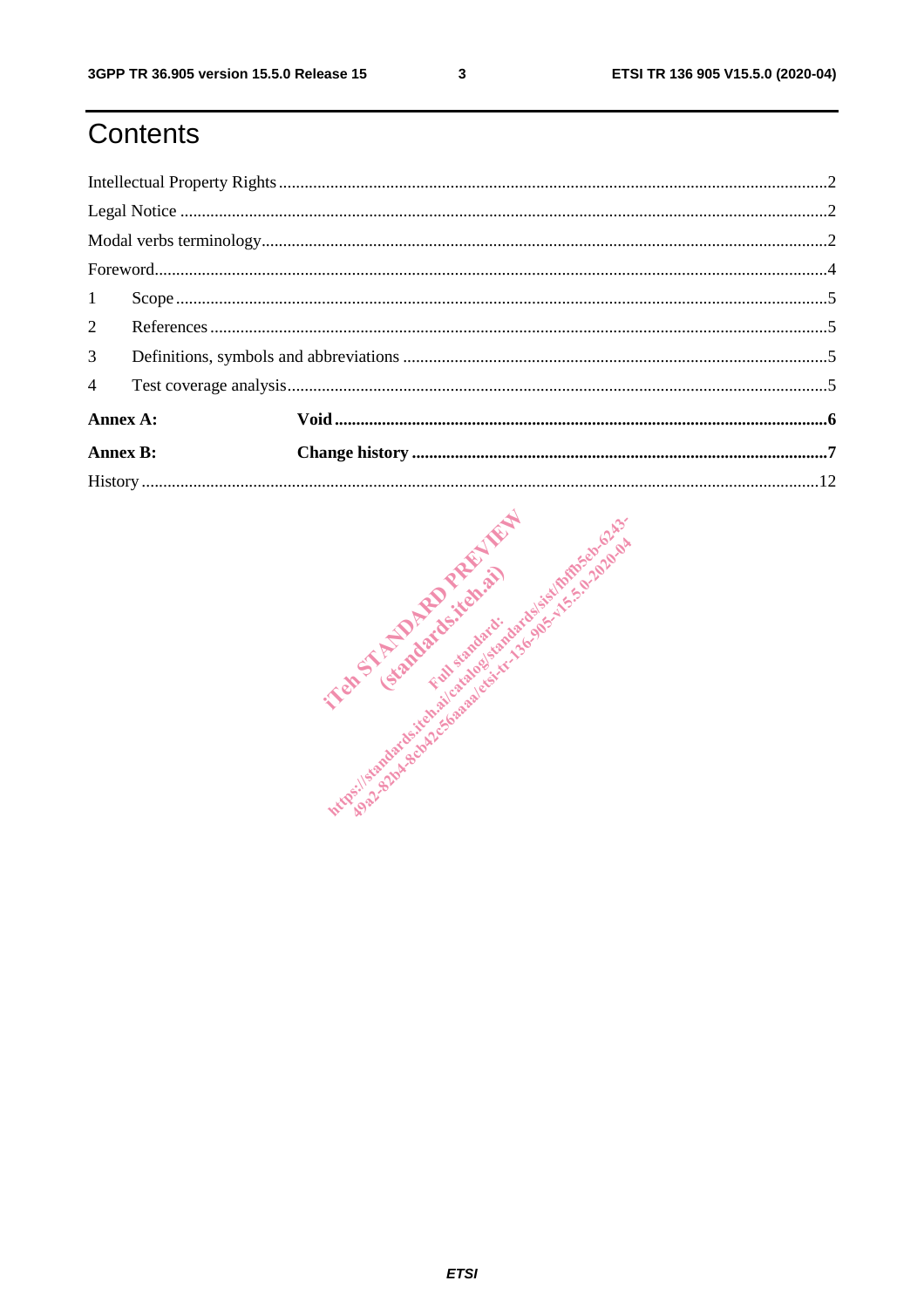## Foreword

This Technical Report has been produced by the 3<sup>rd</sup> Generation Partnership Project (3GPP).

The contents of the present document are subject to continuing work within the TSG and may change following formal TSG approval. Should the TSG modify the contents of the present document, it will be re-released by the TSG with an identifying change of release date and an increase in version number as follows:

Version x.y.z

where:

- x the first digit:
	- 1 presented to TSG for information;
	- 2 presented to TSG for approval;
	- 3 or greater indicates TSG approved document under change control.
- y the second digit is incremented for all changes of substance, i.e. technical enhancements, corrections, updates, etc.
- z the third digit is incremented when editorial only changes have been incorporated in the document.

interested and the state of the Contract of the State of the Contract of the State of the Contract of the Contract of the Contract of the Contract of the Contract of the Contract of the Contract of the Contract of the Cont (standards.iteh.ai) Https://standards.iteh.ai/catalogist/minister.org/standards.item.ai/catalogist/minister.org/standards.item.ai/catalogist/minister.org/standards.item.ai/catalogist/minister.org/standards.item.ai/catalogist/minister.org/stan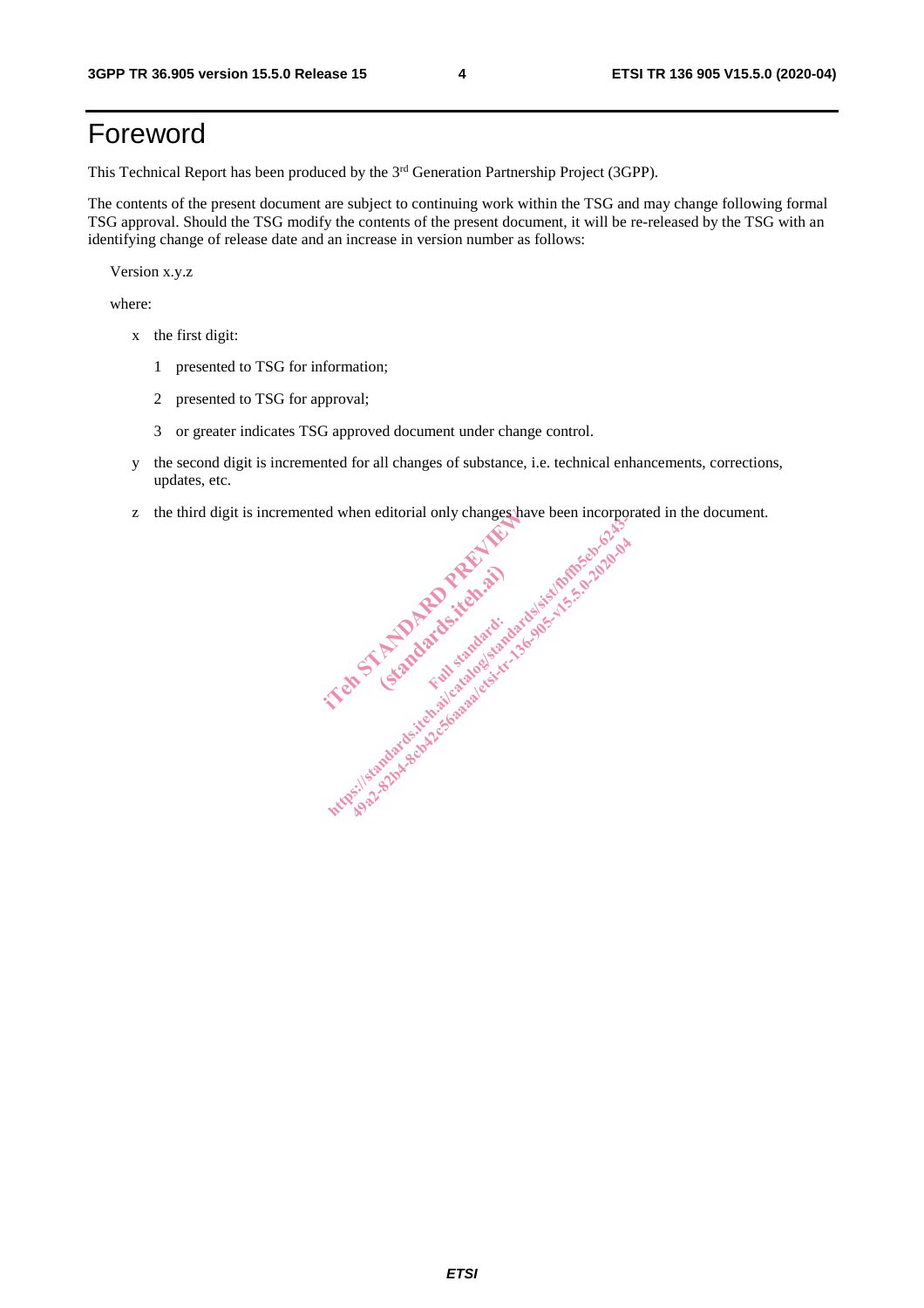#### 1 Scope

The present document specifies and contains the derivation of Test Points for RF test cases, thereby 3GPP TSG RAN WG5 will have a way of storing the input contributions provided. The test cases are described in TS36.521-1[2].

The test cases which have been analysed to determine Test Points are included as .zip files.

The present document is applicable from Release 10 up to the release indicated on the front page of the present Terminal conformance specifications.

## 2 References

The following documents contain provisions which, through reference in this text, constitute provisions of the present document.

- References are either specific (identified by date of publication, edition number, version number, etc.) or non-specific.
- For a specific reference, subsequent revisions do not apply.
- For a non-specific reference, the latest version applies. In the case of a reference to a 3GPP document (including a GSM document), a non-specific reference implicitly refers to the latest version of that document *in the same*<br>Release as the present document.<br>to [4] (void) *Release as the present document*.
- $[1]$  to  $[4]$  (void)
- [5] 3GPP TS 36.905 Release 16: "Evolved Universal Terrestrial Radio Access (E-UTRA) and Evolved Universal Terrestrial Radio Access Network (E-UTRAN); Derivation of test points for radio transmission and reception conformance test cases" ific reference implicitly refers to the la<br>
the creative of the land<br>
ific reference implicitly refers to the la<br>
the standard Period Phiversal Terre<br>
is Release 16: "Evolved Universal Terre<br>
can and reception conformating 16: "Evolved Univers die Access Ne ht.<br>
the latest version of the latest version of the latest version of the latest version of the latest version of the standard catalogy of the standard distribution in and reception conformance test cases"<br>
and complement ease 16: "Evelved Universal Terrestrial Radio<br>errestrial Radio Access Network (E-UTRAN)<br>d reception conformance test cases"<br>MDOIS and abbreviation<br>mbols and abbreviation

#### 3 Definitions, symbols and abbreviations

Void

#### 4 Test coverage analysis

The requirements of the present document are provided in 3GPP TS 36.905 Release 16 [5].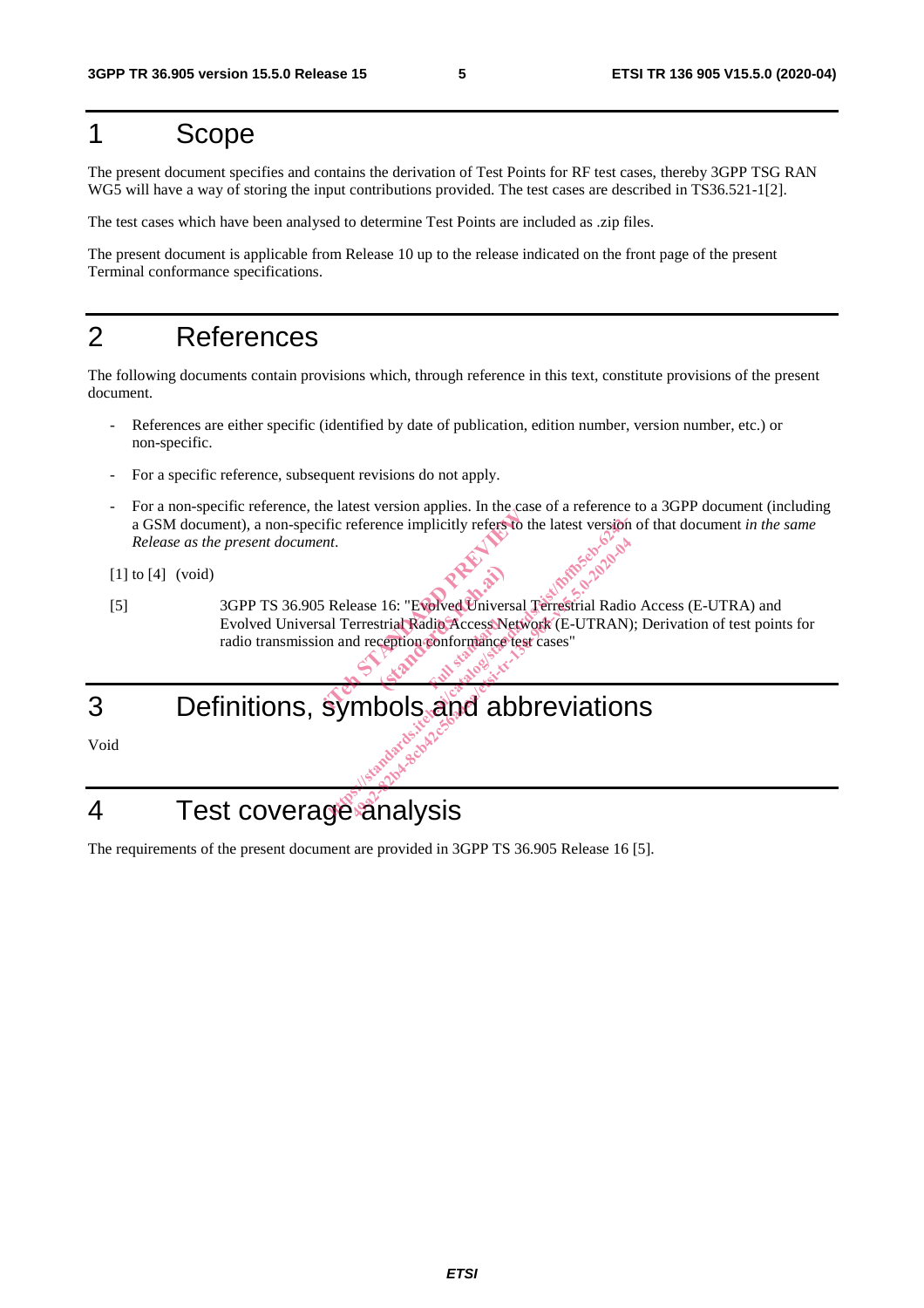# Annex A: Void

If etc. Standard Standard Standard Standard Standard Standard Standard Standard Standard (standards.iteh.ai) Https://standards.iteh.ai/catalogist/minister.org<br>https://standards.iteh.ai/catalogist/minister.org/standards.ite<br>https://standards.iteh.ai/catalogist.iteh.ai/catalogist.ite.org/standard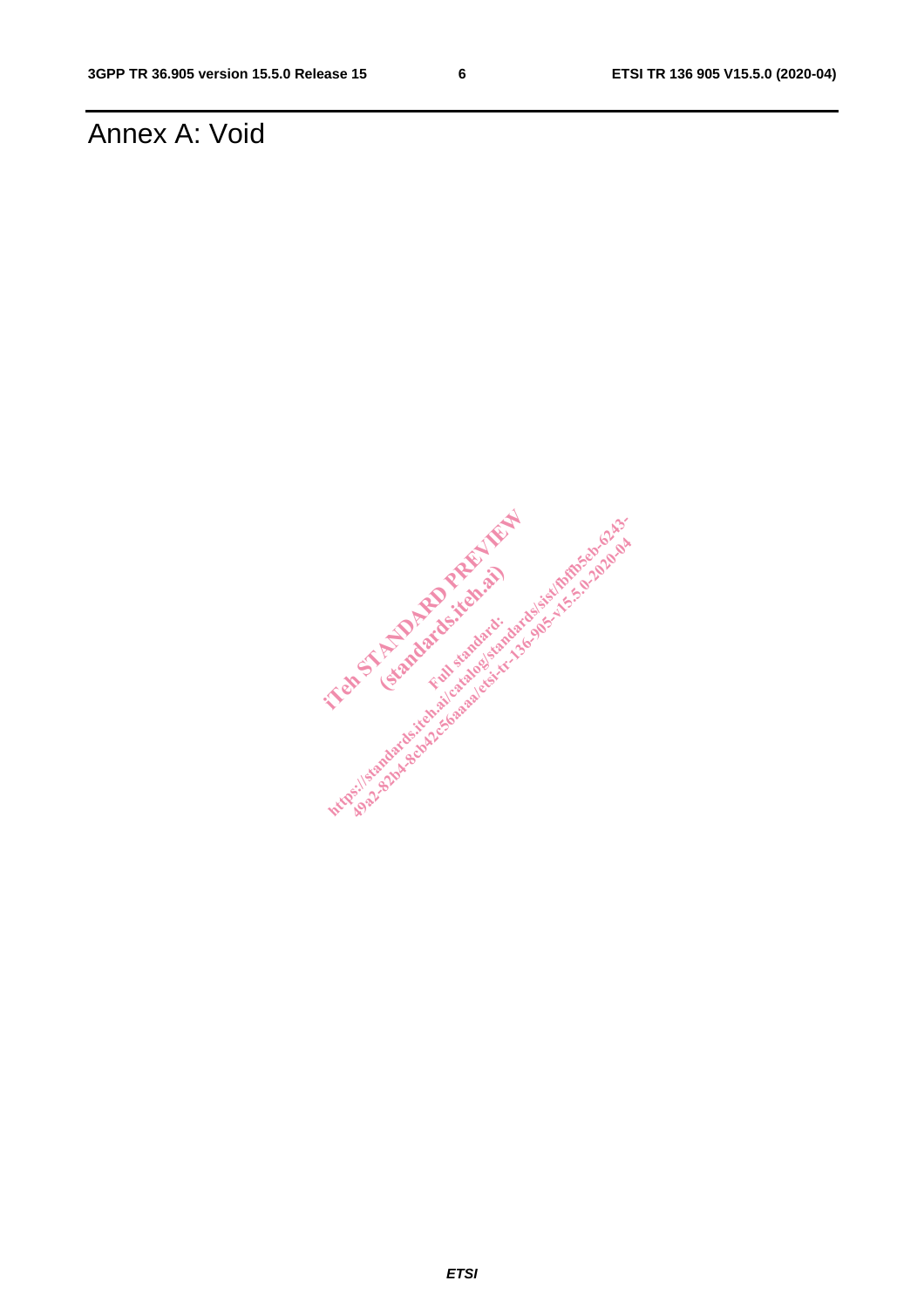# Annex B: Change history

If etc. Standard Standard Standard Standard Standard Standard Standard Standard Standard (standards.iteh.ai) Https://standards.iteh.ai/catalogist/minister.org<br>https://standards.iteh.ai/catalogist/minister.org/standards.ite<br>https://standards.iteh.ai/catalogist.iteh.ai/catalogist.ite.org/standard

#### *ETSI*